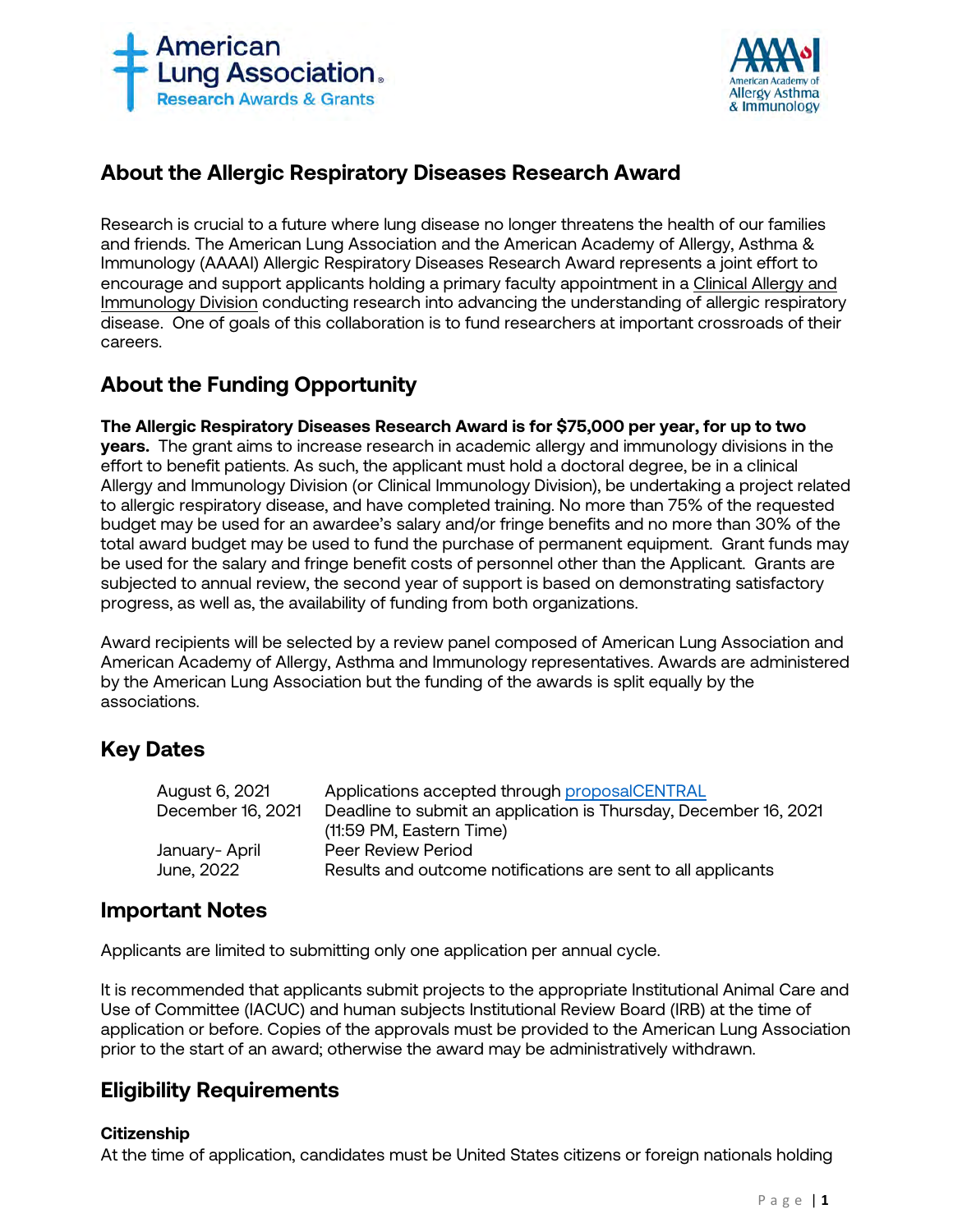



one of the following visa immigration statuses: permanent resident **(Green Card),** exchange visitor **(J-1),** temporary worker in a specialty occupation **(H-1B),** Canadian or Mexican citizen engaging in professional activities **(TN),** Australians in Specialty Occupation **(E-3)** or temporary worker with extraordinary abilities in the sciences **(O-1)**. At the time of application and throughout the award, an applicant must be employed by a U.S. institution.

## **Education and Experience**

At the time of application, **the applicant must hold a doctoral degree and have a primary faculty appointment in a Clinical Allergy and Immunology division/section of an academic institution**. Applicants from outside of an Allergy and Immunology Division will not be considered. I*f your institution does not have a designated Allergy and Immunology Division/Section, you are not eligible to apply.*

Applicants must be undertaking a project related to allergic respiratory disease; completed training; be independent; and self-directed researchers for whom their institution must provide space and other resources customary for independent investigators. The application must convey the commitment of the institution to the applicant and the proposed research activities.

Applicants may be at any level of research experience but priority will be given to applicants below the rank of associate professor who have not received more than one R award.

An individual can be awarded this grant only once.

# **Peer Review**

Applications deemed eligible for funding will go through a rigorous external peer review process. Factors considered when reviewing applications include:

- Scientific merit, technical feasibility, innovation and project relevance to the mission of the American Lung Association and AAAAI.
- Applicant's education, experience and recommendation letters.
- Research environment and resources.
- Likelihood that the applicant will engage in an ongoing career in lung health research.
- Department Chair (or equivalent) letter clearly assuring faculty appointment with demonstrated institutional commitment before the start of an award.

# **American Lung Association Award Terms and Conditions**

#### **Animal Use**

The American Lung Association allows animal use in biomedical research only when no other means of obtaining scientifically sound, valid and useful results are available. Applicants/ awardees must comply with the Public Health Service Policy on *Human Care and Use of Laboratory Animals*  and the National Research Council *Guide for the Care and Use of Laboratory Animals* to the same extent as each would were the research funded by the National Institutes of Health. A copy of the Institutional Animal Care and Use of Committee (IACUC) approval and/or the Association for Assessment and Accreditation of Laboratory Animal Care (AAALAC) accreditation must be provided to the Lung Association before the start of an award; otherwise the award may be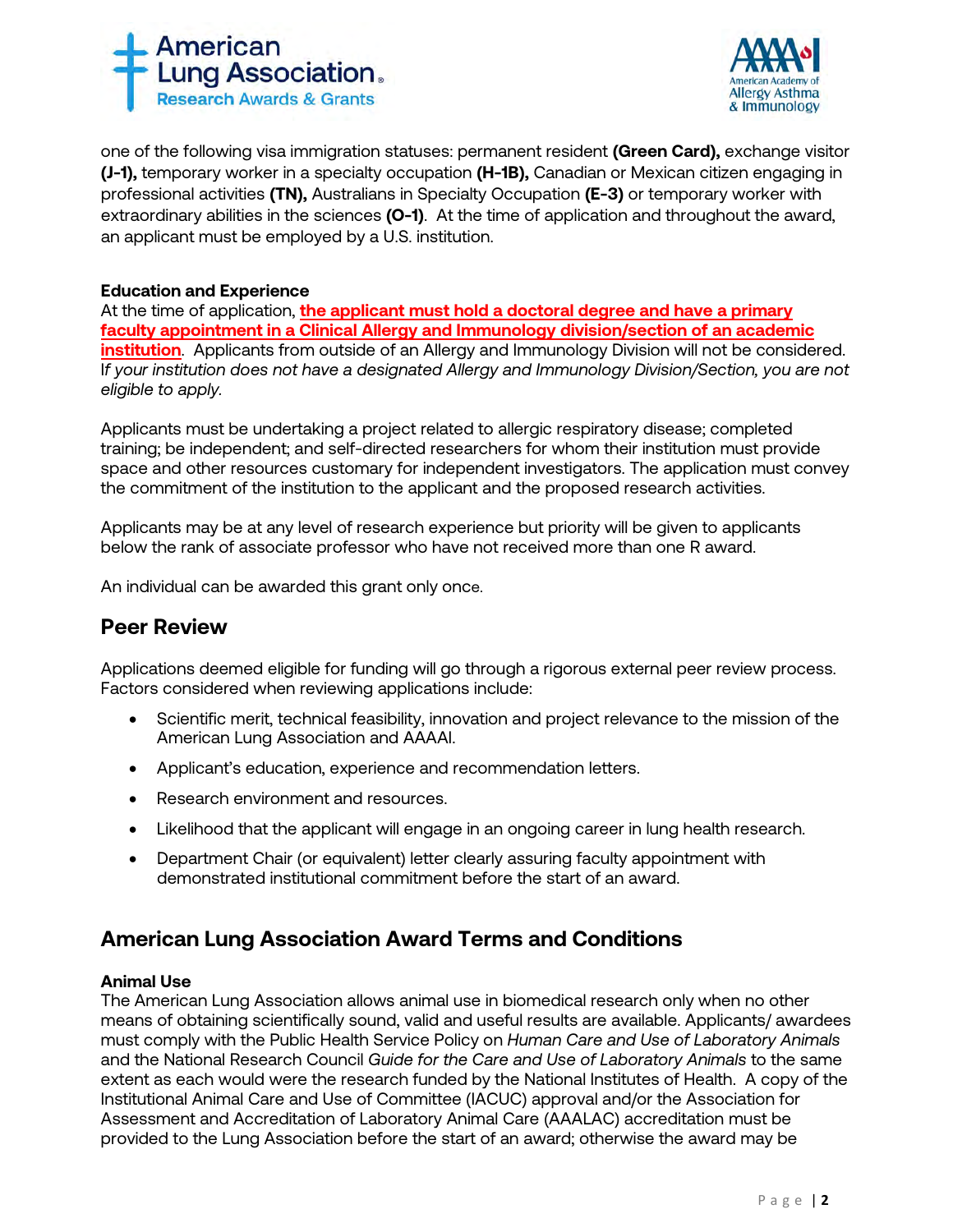



administratively withdrawn. **Applicants from institutions that do not have accreditation from the AAALAC, USDA and/or IACUC are not eligible to apply.** 

## **Authorized Award Holders**

Awards are granted on behalf of specific individuals. Awards cannot be transferred to another individual. If a grantee cannot complete the research, the funds will revert back to the American Lung Association. Past or current recipients of the AAAAI award are ineligible to apply again.

#### **Award Allocation**

Allergic Respiratory Diseases Research Award are for \$75,000 per year. No more than 75% of the requested budget may be used for an awardee's salary and/or fringe benefits and no more than 30% of the total award budget may go to fund the purchase of permanent equipment.

## **Award Payments**

Award payments are issued by the American Lung Association twice a year -July and January.

#### **Biohazards**

Biohazards are broadly defined to be recombinant and/or infectious and tumor materials that may be deleterious to normal organisms upon controlled exposure. Research involving biohazards requires a copy of the appropriate institutional committee approval to be sent to the American Lung Association before the start of an award; otherwise the award may be administratively withdrawn.

## **Carry Over and No Cost Extensions**

Requests for carry over or award extensions require prior approval by the American Lung Association. *All requests must be in writing and sent to [Research@lung.org.](mailto:Research@lung.org)* The written requests for carry over and/or extensions must be received by the American Lung Association thirty days prior to the award's official termination date. When requesting a carry over, the awardee must indicate: the amount, from what budget line and to what budget-line the monies are being applied. In the case of supply or equipment budget, all items must be itemized. *Awardees can only request a carry over and/or extension once per award.* 

## **Change of Budget**

Requests for changes in budget require prior approval by the American Lung Association. *All requests must be in writing and sent to [Research@lung.org.](mailto:Research@lung.org)* When requesting a change in budget, the awardee must indicate: the amount, from what budget line and to what budget-line the monies are being transferred. In the case of supply or equipment budget, all items must be itemized.

## **Change of PI Status or Award Transfer**

The transfer of an award from one institution to another requires prior approval by the American Lung Association and the AAAAI. Transfers are approved on a case to case basis. *A transfer application may be requested by emailing [research@lung.org.](mailto:research@lung.org)* 

## **Correspondence and Communications**

The American Lung Association corresponds directly with all awardees. As such, it is the responsibility of the awardee to ensure institutional personnel are copied on all American Lung Association correspondence. Award recipients are expected to collaborate with the Lung Association's marketing and communications team to share the relevance of their project with our constituents.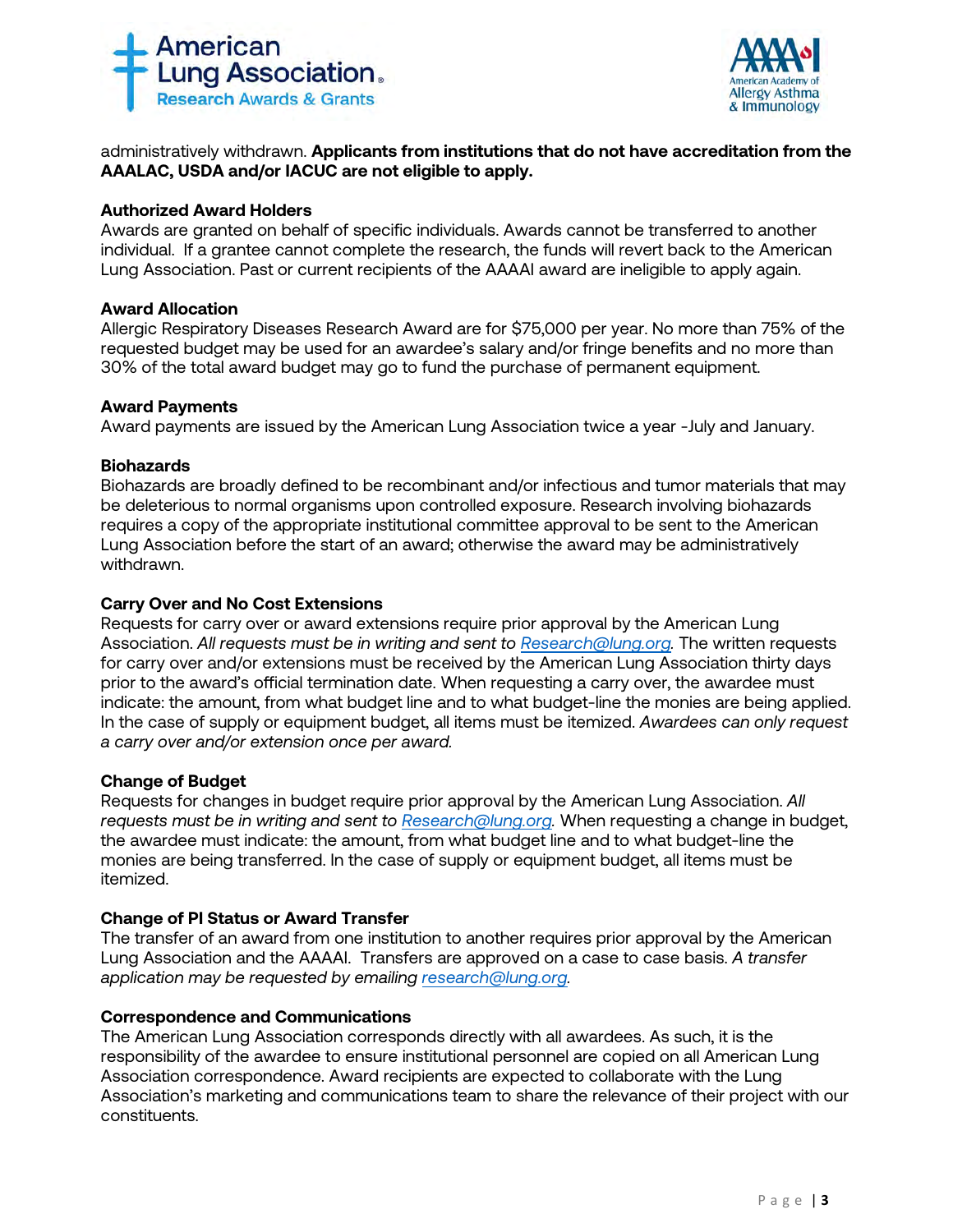



# **Discretionary Funds**

No more than \$2,500 per annum may be used for travel or publication costs directly related to the American Lung Association- funded project and within the award terms and conditions.

## **Equal Employment Opportunity**

The American Lung Association will only award individuals working in institutions identified as Equal Opportunity Employers.

#### **Equipment Expenditures**

No more than 30% of the total award budget may be used to fund the purchase of permanent equipment. Equipment is defined as an item that costs \$500 or more, has a primary function related to the research project, and ordinarily has a usable life expectancy of one year or greater.

## **Equipment and Supply Purchases**

Upon conclusion of the award, equipment and supplies purchased with funds from the award become the property of the institution at which the work was done. Any departure from this clause requires prior written approval from the American Lung Association*.*

## **Equipment Repair & Service Contracts**

No award shall be used for repair or service contract costs for institutional equipment.

#### **Financial Report**

At the conclusion of the award, the American Lung Association requires the completion of a financial disbursement report covering the entire award period and reflecting the award expenditures as originally approved. Any funds used for unauthorized expenditures or unexpended funds must be returned to the American Lung Association, with the disbursement report, within 60 days after the award has terminated. *The American Lung Association does not require a financial disbursement report to be completed at the end of each year of support.*

#### **Human Subjects and Stem Cells**

It is recommended that applicants submit projects to the appropriate human subjects Institutional Review Board at the time of application or before.

All research conducted on human subjects and/or human stem cells must comply with the provisions of the United States Department of Health and Human Services 45 C.F.R. pt. 46 to the same extent as each would were the research funded by the National Institutes of Health. Assurance of the Institution Review Board (IRB) approval and/or exemption and approved patient consent forms must be provided to the American Lung Association prior to the start of an award; otherwise the award may be administratively withdrawn.

If the proposed research project involves human subjects, the population sampled shall be inclusive of the general population, of relevance to the scientific question posed, without restriction in regard to gender, race, age, and socioeconomic status. Proposals that intentionally restrict the population sampled must include a compelling scientific rationale for such design.

## **Legal Liability**

The American Lung Association will not assume responsibility for and the grantee institution will indemnify and hold the American Lung Association harmless from any lawsuit, claim, judgment, damages, awards, or malpractice arising from research or investigations related to an award as a condition of accepting this award.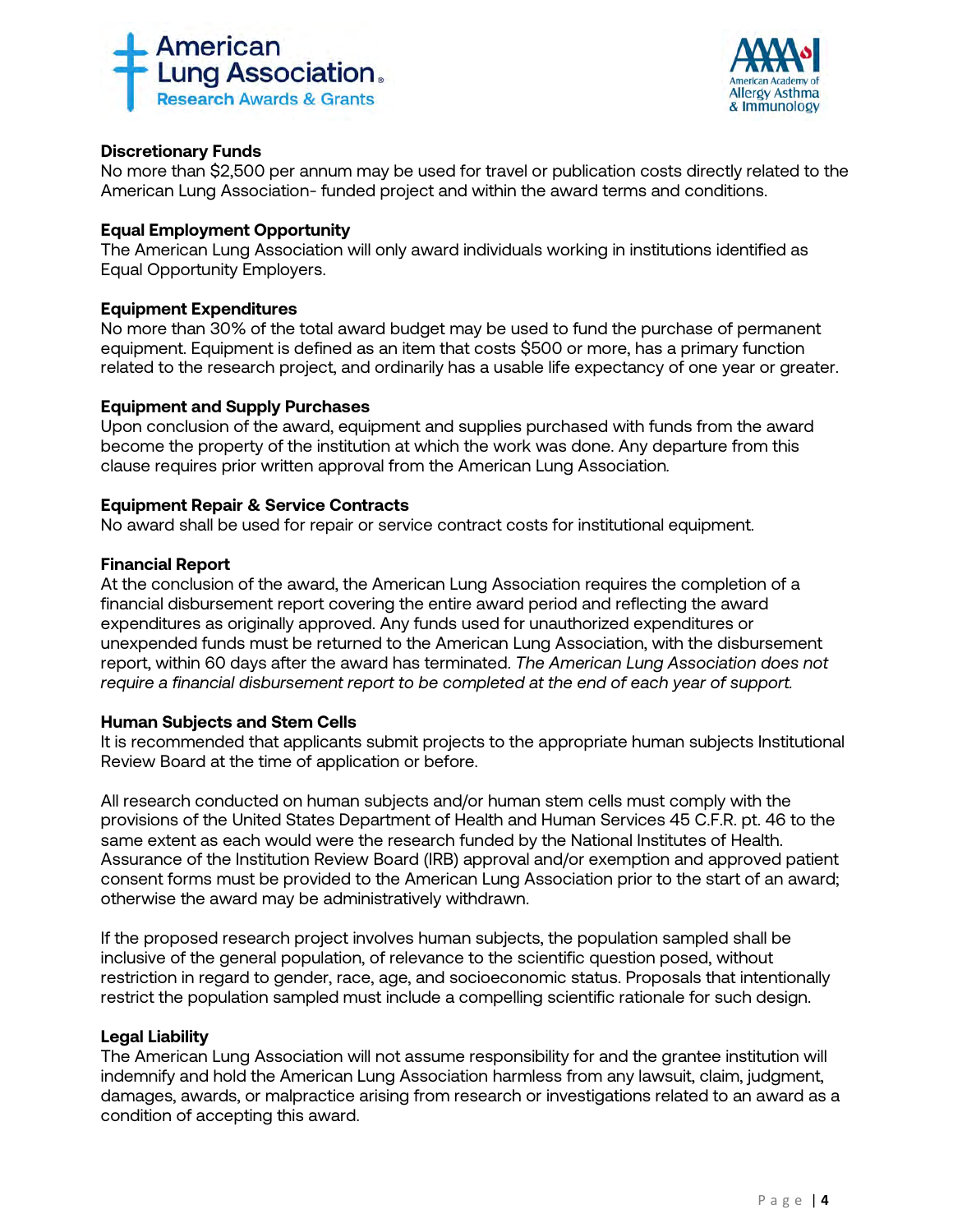



# **Other Funding/Overlap**

No other American Lung Association award may be held concurrently with the Allergic Respiratory Diseases Research Award.

American Lung Association funds shall not be used to duplicate any work supported by other funding agencies. *It is the responsibility of the applicant/awardee to notify the American Lung*  Association of any potential budgetary or scientific overlap. This includes the receipt of a new award during the period of the Lung Association award. An assessment of the degree of scientific overlap is made on an individual basis. In cases of significant scientific overlap the awardee will have the option to choose between the American Lung Association award and that of the other organization.

## **Overhead/Indirect Costs**

Overhead or indirect costs are not permitted.

## **Patent Policy**

Inventions and discoveries from research performed during the term of an American Lung Association award will be subject to the current American Lung Association patent policy, as well as, to the patent policies of the institution where the work is performed.

## **Project Support Expenditures**

No award shall be used for the purchase of furniture, computers, the construction or renovation of facilities, payment of honoraria, membership dues or tuition, purchase of textbooks or periodicals or payment for secretarial support.

## **Publications**

All publications and/or presentations at scientific conferences and meetings based on research conducted from this award must acknowledge "the support of the American Lung Association and the American Academy of Allergy, Asthma & Immunology". Reprints of abstracts, manuscripts, or other articles that reflect research conducted under this award must be submitted to the American Lung Association at [research@lung.org.](mailto:research@lung.org) 

## **Renewals and Progress Reports**

Grants are subjected to annual review and may be granted for two years. The second year of support is based on demonstrating satisfactory progress, as well as, the availability of funding from the American Lung Association. Awardees are required to complete a Renewal Application for each year the award is subject to renewal.

Periodic progress reports may be requested and must be completed to assist the American Lung Association in shaping future policies with respect to its award program.

## **Tobacco Funded Research and Other Conflicts of Interest**

The American Lung Association will not provide research or other funding to investigators who have received direct funding or funding from agencies of the tobacco industry. American Lung Association awardees must comply with the provisions of the United States Department of Health and Human Services regulations on financial conflicts of interest 42 C.F.R. pt. 50, subpt. F to the same extent as each would were the research funded by the National Institutes of Health.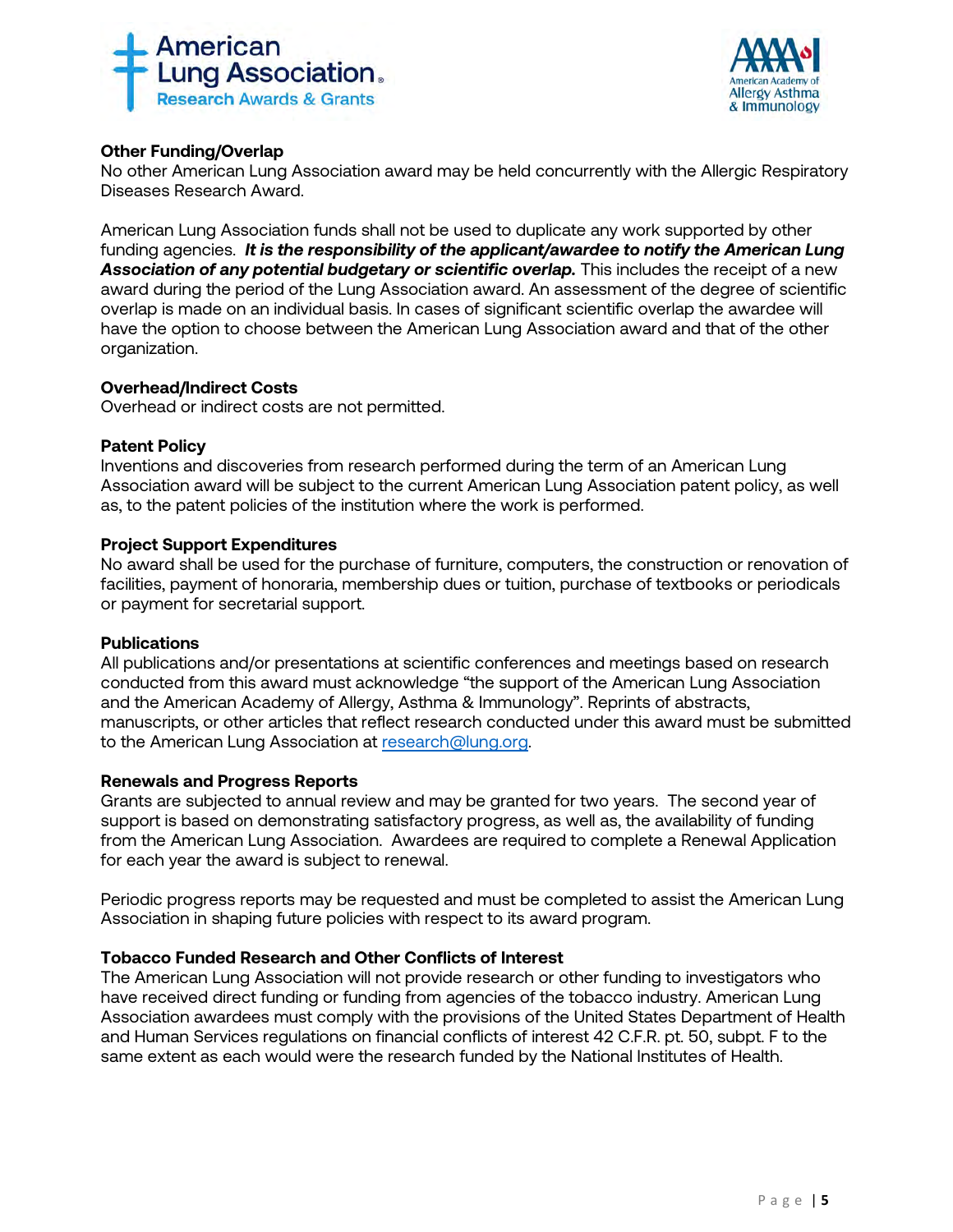



# **American Lung Association Patents and Intellectual Property**

- a. All inventions or intellectual property made with support in whole or in part by research or training grants or awards from the American Lung Association must be reported at the earliest practical time to the Research Division. The grantee institution or individual awardee agrees to notify the American Lung Association immediately of the decision to apply for patents or other legal protection for intellectual property, and to consider seriously and in good faith any comments or objections the American Lung Association may have concerning such applications. The Association agrees to keep all information confidential and to not release any information relating to such inventions, intellectual property or applications. All patenting expenses shall be borne by the grantee institution or individual awardee.
- b. Title to any invention or intellectual property shall reside in the grantee institution to the extent that such title is claimed by the institution under its patent policy or procedure and paragraphs c-h shall apply. If a grantee institution has no established patent policy or procedure for administering inventions or intellectual property, or if the institutional patent policy or procedure does not claim rights for the institution or individual inventor, then the American Lung Association shall have the right to determine the disposition of invention or intellectual property rights and paragraphs c-f shall not apply.
- c. Distribution of income derived from an invention or intellectual property which might include equity disposition shall be according to the policies of the grantee institution, although the American Lung Association would expect to participate in income derived from the invention or intellectual property to the extent and at a rate of remuneration determined by mutual agreement between the grantee institution and the American Lung Association no later than six months after first receipt of income. Such agreement shall be guided by the principle that the Association's proportion of sharing in the income shall be reasonably related to the Association's proportion of support for the invention or intellectual property.
- d. If any invention or intellectual property is made with the joint support of the American Lung Association and other organizations, it is expected that income distribution shall be in accordance with the provisions of the policy. Should an exception be taken to this provision, the grantee institution, the American Lung Association, and other sponsoring agencies will confer to reach a mutually satisfactory disposition of invention or intellectual property rights.
- e. No patent, patent application or other type of protection shall be abandoned without first notifying the Research Division. At such time, the grantee institution and individual awardee shall give the American Lung Association the opportunity to take title to the invention or other intellectual property.
- f. The grantee institution shall agree that when it licenses any invention or intellectual property it will obligate the licensee as follows: The licensee agrees to exert its best efforts to commercialize or cause to be commercialized the invention or intellectual property as rapidly as practical, consistent with sound and reasonable business practices and judgment. In the event that the licensee has failed to commercialize the invention or intellectual property within the number of years determined to be reasonable for the invention or intellectual property, the grantee institution upon conferring with the Association shall have the right to convert an exclusive license to a nonexclusive license or to terminate a non-exclusive license. If the licensee or grantee institution has an ongoing and active research, development, manufacturing, marketing or licensing program as appropriately directed toward the production and sale of the invention or intellectual property, the same would be deemed to be sufficient evidence that the licensee or grantee institution has commercialized the invention or intellectual property.
- g. The American Lung Association reserves the right to public acknowledgement for inventions or intellectual property resulting from support by the Association; however, the American Lung Association name and logo may not be used in association with an invention or intellectual property without prior approval of the Association.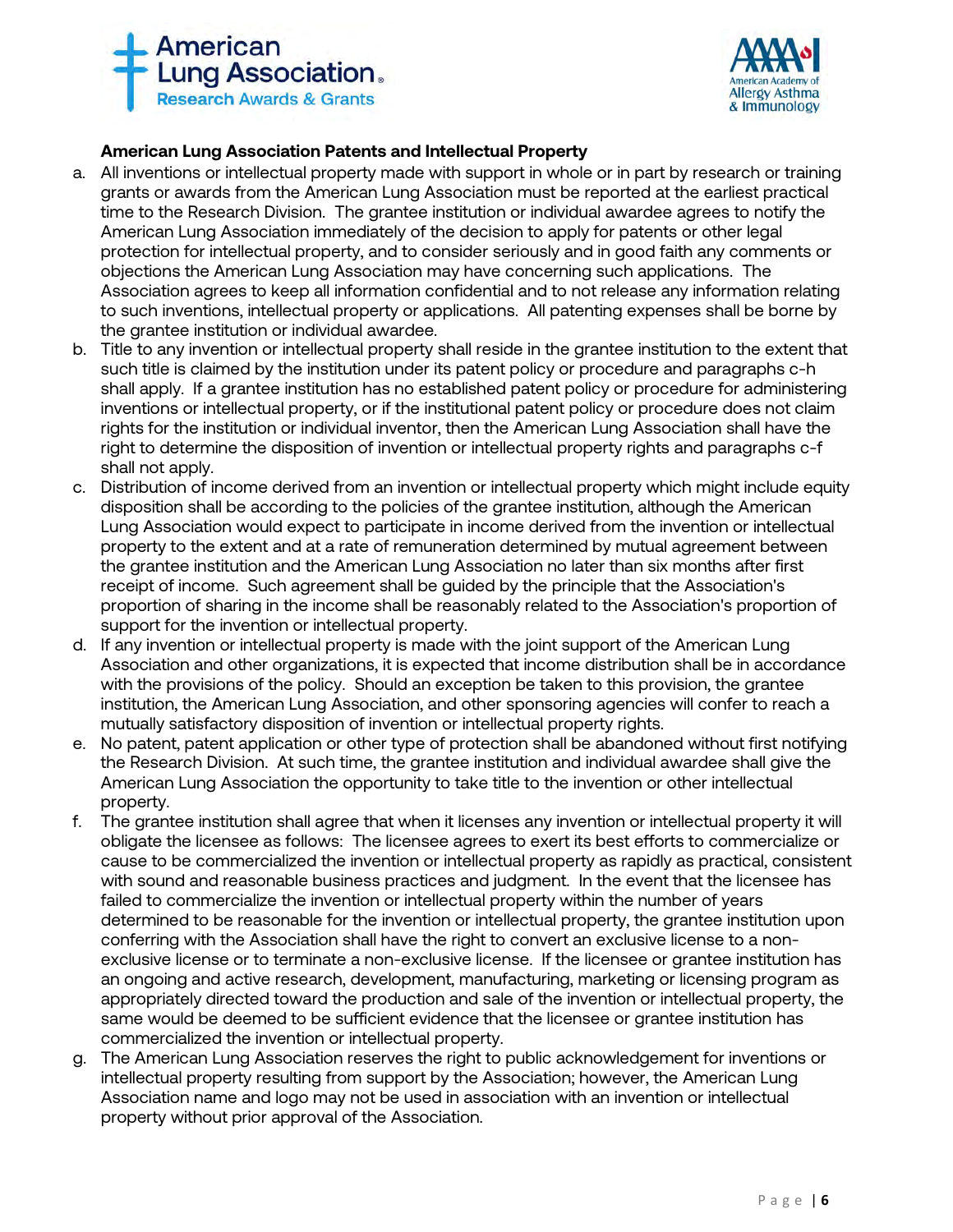



h. The American Lung Association may have use of inventions or intellectual properties without payment of royalties or fees, but solely for use within the Association for intramural purposes and not for any of its grantee institutions or individual awardees.

# **Allergic Respiratory Diseases Research Award (AAAAI) Application Guide**

**The American Lung Associations used the e-grantmaking website, proposalCENTRAL, to process all awards and grants applications. Please access this website at: [https://proposalcentral.altum.com](https://proposalcentral.altum.com/)**

**For questions about the electronic application process, e-mail: [pcsupport@altum.com](mailto:PCSUPPORT@ALTUM.COM)** 

#### **PROPOSAL SECTIONS**

#### **Title Page**

To initialize your application, enter a title for your project. If you are resubmitting a proposal previously reviewed, but not funded, by the American Lung Association, select the appropriate application from the list of prior submissions. An applicant who is unsuccessful in a competition may resubmit the same or similar application up to two times.

Applicants are also asked to provide the first year monetary amount requested. Refer to the individual Program Descriptions for award allocation amounts. The project start and end dates are automatically entered for you as we do not allow flexible start dates. The American Lung Association award period is July 1, 2018 to June 30, 2019.

Once complete, press the red 'SAVE' button and watch the gray Proposal Navigation box on the left portion of your screen become activated. Click 'NEXT' or a section name to move to another section.

#### **Download Templates & Instructions**

All downloadable files are located on this page and consist of instruction files and required templates for your application submission. Click the 'DOWNLOAD' link for each file, and 'SAVE' to your computer*.* Go to the "Research Plan and other Supporting Documents" menu option in the gray navigation menu to upload your completed template files.

## **Enable Other Users to Access this Proposal**

This section allows you to give other users access to your grant application. When you give a person access to your grant application, you can give them one of three levels of permissions: View (cannot change any details), Edit (can view and change information in the grant application, but cannot Submit or view the Access Permission page), or Administrator (can view, edit and submit the application, as well as give access rights to others).

## **Applicant Contact Information**

The person who creates the application is the default Applicant. Contact information from this person's Professional Profile, including primary institution affiliation, is automatically loaded to this section of the application. As all American Lung Association correspondence occurs with the individual Applicant, please provide the correct contact information for the applicant. The Sponsored Research Program Office is **NOT** acceptable.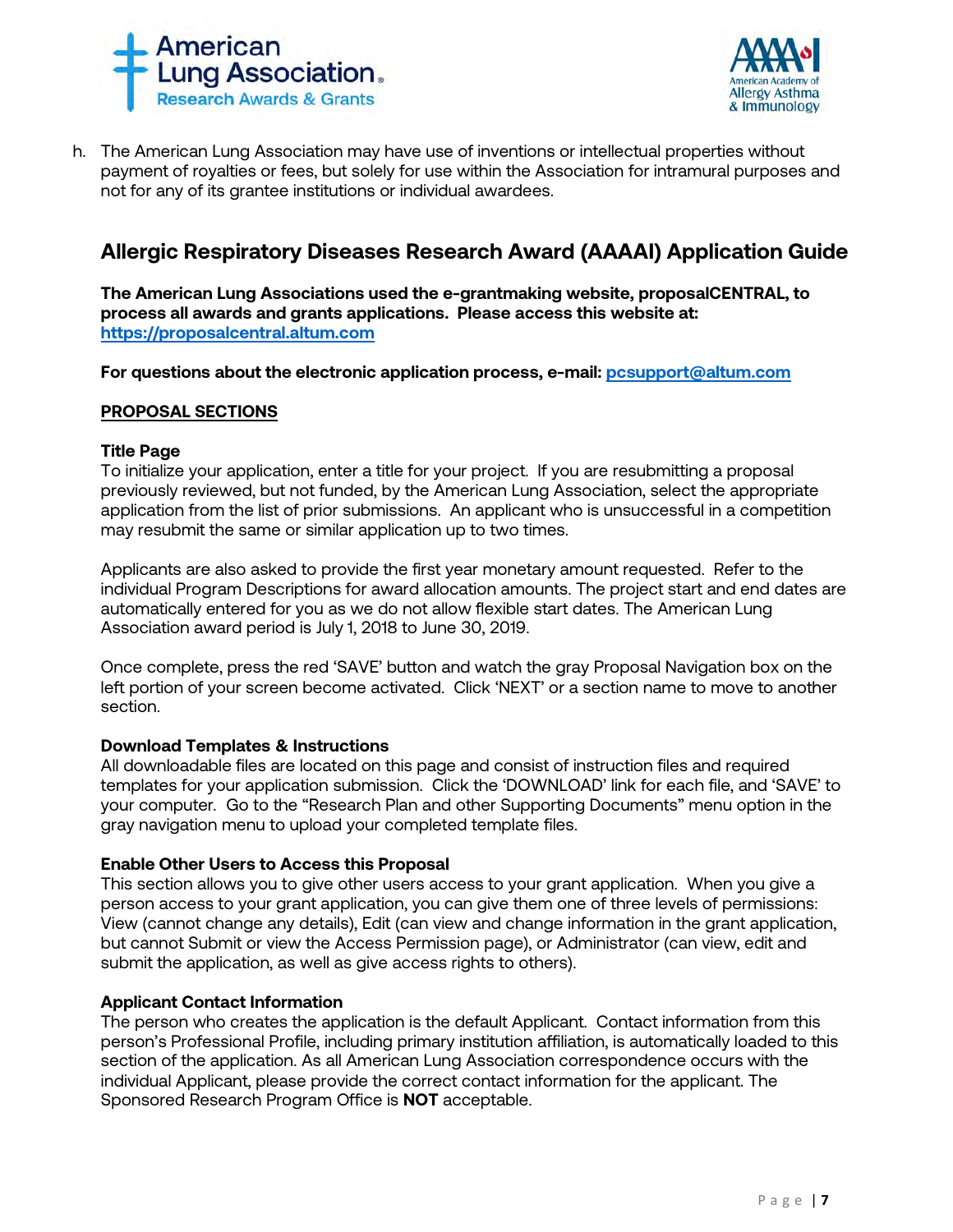



To change the Applicant and the institution affiliation, choose from the list of available names and institutions. For privacy reasons, the list contains only the following: the name and institution of the person who created the application and the names of individuals who included you in the Access Permissions section of their Professional Profile (such as administrators at the institution). If, after changing the Applicant you need to update the contact information that appears below it, you can click 'EDIT PROFESSIONAL PROFILE' to go directly to your Professional Profile. You can exit this screen and select the 'PROFESSIONAL PROFILE' tab from the proposalCENTRAL management window and changes will be automatically uploaded to the Applicant screen. Contact information and institution affiliation from the selected Applicant's Professional Profile is preloaded to the Applicant's contact information section below.

**Complete all the required fields that are marked with a red asterisk**.If the required fields are incomplete or incorrect, changes must be made in the Applicant's Professional Profile. You can go directly to the selected Applicant's Professional Profile by clicking the button 'EDIT PROFILE.' Alternatively, you may exit the Applicant's section and use the Professional Profile tab in your proposalCENTRAL management window which is usually located in a different proposalCENTRAL browser window than the application. **The percent of Applicant's total effort currently devoted to each of the listed activities must be indicated before going on to the next section.**

## **Institution and Contacts**

The institution of the Applicant will be as selected as the default Institution and will have primary contractual responsibility for the grant if awarded. Institution information is pre-loaded to this section of the application. **NOTE: If the required fields marked by a red asterisk are incomplete or incorrect, changes must be made in the Institution Profile.** To change the Institution choose from the list of institutions and press the button 'CHANGE INSTITUTION'. Initially, the list contains only the following: the current institution, the institutions that you listed in your Professional Profile, and any other institutions that include your UserID in their Access list. Use the 'SEARCH' option to search the other institution profiles available in proposalCENTRAL. Results of the Search will be added to the list of institutions. To change the Institution choose from the new list of institutions and press the button 'Change Institution'. If, after changing the Institution you need to update the contact information that appears below it, contact the Grants and Contracts office of your institution to update the Institution Profile or call Customer Service at proposalCENTRAL at 1-800- 875-2562 for assistance.

Next, choose the appropriate institutional officials for the particular grant program; (\*) indicates a required contact. There are two ways to enter contact information for the requested contact - you can select from the list of Institutional Officials from the Institution Profile of the Institution selected at the top of this page OR enter an email for the appropriate contact and complete and save the form. When you have selected the appropriate institution officials, click the red 'ADD' button. The contact information is loaded into your proposal and the contact will be shown in the table below. Be advised that the contact form may be pre-filled with some information if the email you entered is already associated with a proposalCENTRAL user.

## **Key Personnel**

The applicant is responsible for listing all personnel who will have a significant role with the research project (i.e., will have impact on project content, data collection, data interpretation). **DO NOT** list the applicant in this section.

## *Steps for the Applicant to Submit Key Personnel:*

• Enter the email address of the key personnel in the text box provided and click 'ADD'.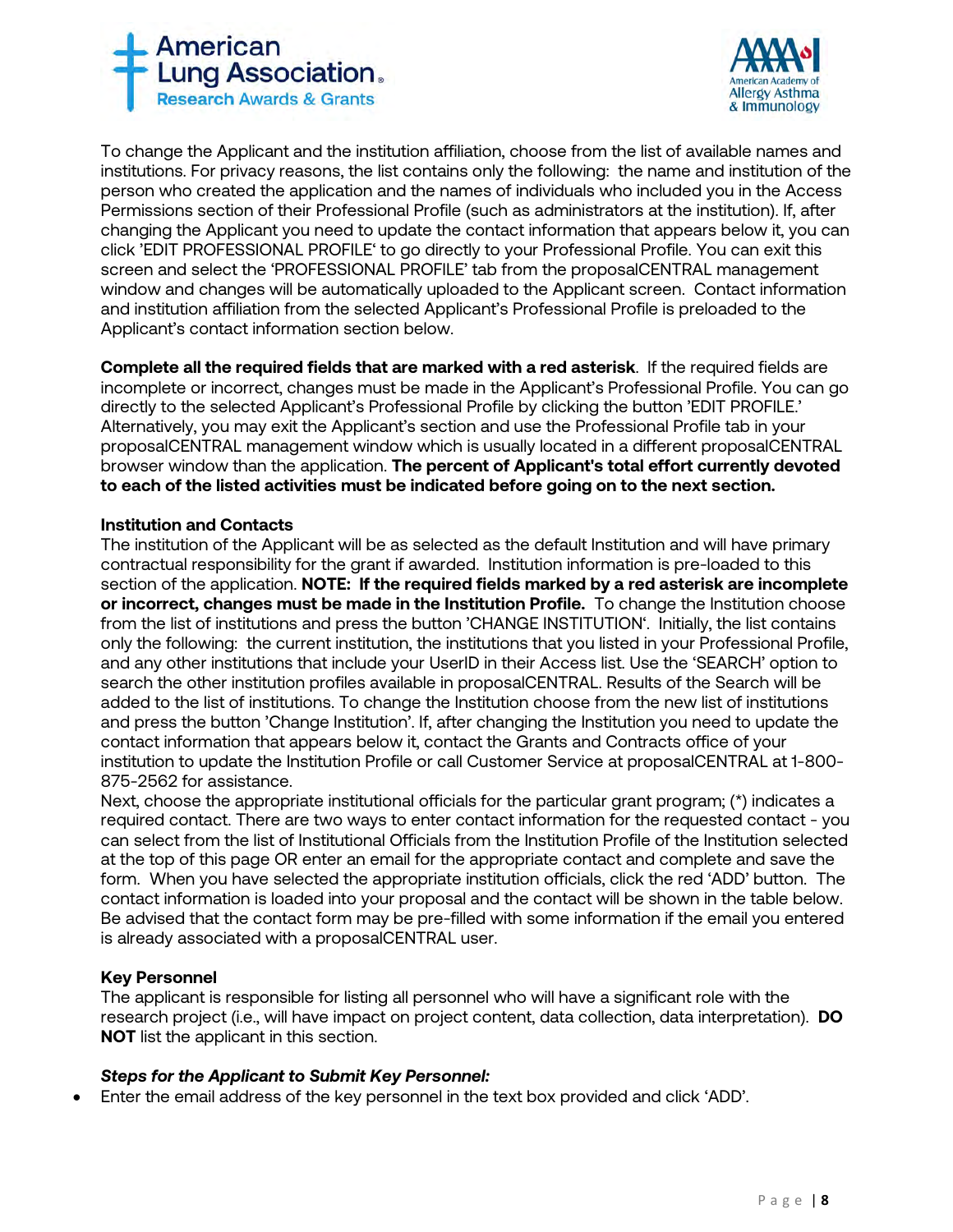



- A window will open; enter the requested information. Complete all the required fields that are marked with a red asterisk. If the person is already registered in proposalCENTRAL, some information will be pre-loaded into the contact form.
- Click the red 'SAVE' button and 'CLOSE WINDOW'.

Note: All edits and deletions to key personnel must be done in the Key Personnel table. Changes will be for this proposal only. Permanent changes must be made in the person's Professional Profile.

#### **Letters of Recommendation**

All applicants must provide **3** letters of recommendation**. Duplicate letters from the same person are not accepted and may be grounds for withdrawal.**

Letters of Recommendation are critically important and should address the candidate's competence and potential as an independent investigator. **The recommendation letters should be from individuals not directly involved in the application, but who are familiar with the applicant's qualifications, training, and interests.** Only individuals who can make the most meaningful comments about the candidate's competence and qualifications of a successful research career should be used as referees.

## *Steps for the Applicant to Contact the Referee:*

- Enter the email address of the referee in the text box provided and click 'ADD.'
- A small window will open; enter the Last Name and First Name of the referee. If the referee is already registered in proposalCENTRAL, the name will automatically display in the window.
- Click the red 'SEND EMAIL' button and 'CLOSE WINDOW.' An email will be sent to the referee from proposalCENTRAL requesting a Letter of Recommendation. The email will include instructions and a link for the referee to upload the completed Letter of Recommendation, directly to your grant application.

You will see that once the email has been sent, referee information will be displayed in the accompanying table. You can refer to this table to check on the status of the letters that have been uploaded to your application. When each of the letters is uploaded, the status will display as 'SUBMITTED.' You may want to check periodically on the status of the referee letters. *Letters of Recommendation are to be completed and signed on institutional letterhead and 'UPLOADED' to the applicant's application in proposalCENTRAL by the Referee.* Electronic signature is permitted. After the applicant submits the application, letters of recommendation cannot be changed. The referee will not have access to any portion of your grant application in the upload process.

#### *Please note: Recommendation letters are separate from the Department Head Statement required as part of the Research Plan. An application must have a total of 4 letters (3 recommendations and 1 Department head statement).*

#### **Project Summaries**

#### *General Audience Summary*

Provide a succinct and accurate description of the research project in non-scientific terms that could be clearly understood by a general audience. Do not include any proprietary or confidential information.

Please observe the following limitations for the general audience summary:

Limit the summary to 1,000 characters or less.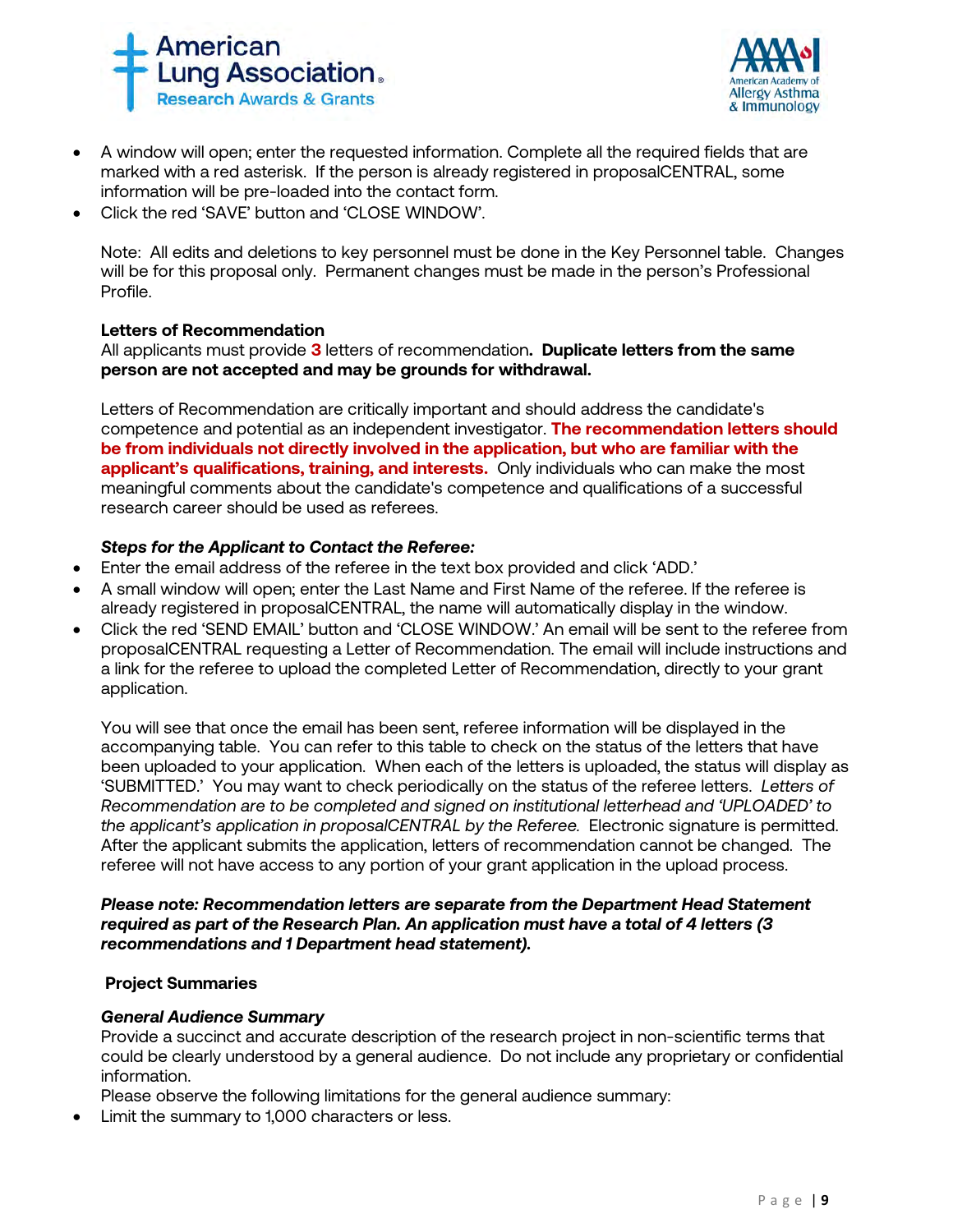



- Information entered in this field must be text only: scientific notations, special characters, special fonts, and other rich-text formatting (e.g., bold, italics, underline) cannot be saved or displayed.
- Please type continuously do NOT click 'ENTER' at the end of each line. After cut and paste, check the text to make sure the lines are continuous. Click 'ENTER' to begin a new paragraph(s).

## *Technical Audience Summary*

Provide an abstract of the research project in technical terms that would be appropriate for experts in the field. Do not include any proprietary or confidential information. Please observe the following limitations for the technical abstract:

- Limit the abstract to 3,000 characters or less.
- Information entered in this field must be text only: scientific notations, special characters, special fonts, and other rich-text formatting (e.g., bold, italics, underline) cannot be saved or displayed.
- Please type continuously do NOT click 'ENTER' at the end of each line. After cut and paste, check the text to make sure the lines are continuous. Click 'ENTER' to begin a new paragraph(s).

#### *Scientific Categories*

Select the most appropriate category(s) for your proposed project in order of relevance. Select choices carefully as they will partially be used to facilitate selection of scientific peer reviewers.

#### **Assurances**

All research funded by the American Lung Association must comply with federal requirements regarding the use of human subjects, animals or biohazards in research. *It is recommended that applicants submit projects to the appropriate Review Board at the time of application or before.* 

#### *Human Subjects and Stem Cells*

Applicants/ awardees conducting research on human subjects and/or human stem cells must comply with the provisions of the United States Department of Health and Human Services 45 C.F.R. pt. 46 to the same extent as each would were the research funded by the National Institutes of Health. Indicate whether the proposed project involves Human Subjects. If so, add the institutional OHRP Assurance Number as well as the individual proposal IRB status – "approved", "exempt" or "pending". If approved or exempt, please provide the corresponding date of approval or exemption.

#### *Animal Use*

The American Lung Association allows animal use in biomedical research only when no other means of obtaining scientifically sound, valid and useful results are available. Applicants/ awardees must comply with the Public Health Service Policy on *Human Care and Use of Laboratory Animals*  and the National Research Council *Guide for the Care and Use of Laboratory Animals* to the same extent as each would were the research funded by the National Institutes of Health.

Indicate whether the proposed project involves vertebrate animals. If so, add the institutional Animal Welfare Assurance Number as well as the Institutional Animal Care and Use of Committee (IACUC) status – "approved", "exempt" or "pending". If approved or exempt, please provide the corresponding date of approval or exemption. Also, indicate whether or not the institution has been accredited by the Association for Assessment and Accreditation of Laboratory Animal Care (AAALAC). Applicants from institutions that do not have an IACUC or accreditation from the AAALAC are not eligible to apply.

#### *Biohazards*

Biohazards are broadly defined to be recombinant and/or infectious and tumor materials that may be deleterious to normal organisms upon controlled exposure.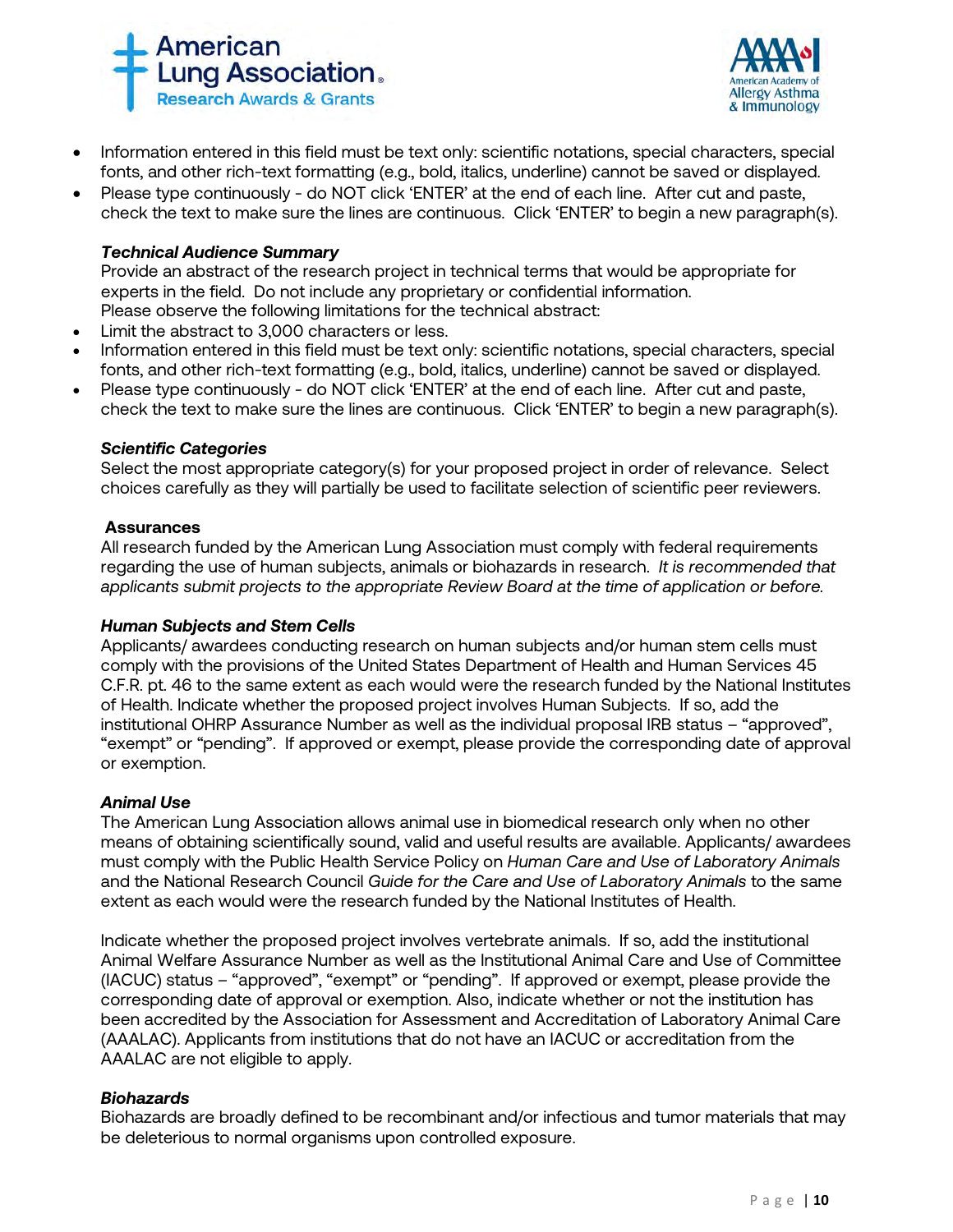



Indicate on the electronic application the Institutional Biosafety Committee (IBC) status. If approved, please provide the corresponding date of approval on the electronic application. If "exempt" from IBC approval within your institution, place "exempt" and the date the exemption was approved."

## **Research Plan and Other Supporting Documents**

## **Part I. Templates and Uploaded Files (attachments):**

Click the 'DOWNLOAD' link for each template file, and 'SAVE' to your local workstation to complete**.**

## **Using the Provided Templates**

Before submitting an application, the following components must be uploaded to proposalCENTRAL. All components of the application require the use of provided templates also available on this page. All the required attachments are listed in the section directly above the templates section. This display is merely a tool to help you keep track of your completed *required*  files. Once you upload a completed "required" template, the template name will display in the "Current List of Uploaded Attachments."

The 'VALIDATE' link in the Navigation Menu of the online application serves as a tool to check that all *required* attachment files are included in your application. *The Validate link will also check for any missing required online entries.*

## **Language and Format Requirements**

All applications must adhere to the following language and format requirements. *Not adhering to these requirements may result in an application being administratively withdrawn.*

- $\checkmark$  The applicant's name should always be in the top 'HEADER' portion. The header information should carry forward to subsequent pages in the template.
- $\checkmark$  Use English only and avoid jargon and any unusual abbreviations. Your application should read like a Scientific American journal article.
- $\checkmark$  Use Arial 11 point font size, the NIH-suggested font, unless otherwise specified in the instructions for a specific template.
- $\checkmark$  Be consistent with the use of font styles and indentation.
- $\checkmark$  Type density, including characters and spaces, must be no more than 15 characters per inch (cpi). For proportional spacing, the average for any representative section of text must not exceed 15 cpi.
- $\checkmark$  No more than 6 lines of type within a vertical inch.
- $\checkmark$  Margins, in all directions, must be at least  $\frac{1}{2}$  inch.
- $\checkmark$  Figures, charts, tables, figure legends, and footnotes may be smaller in size but they must be clear and legible.
- $\checkmark$  Applicants are responsible for correcting any changes to templates resulting from input of data. Data should be completed in the space provided. Each template page must respect the original margins on all sides.
- $\checkmark$  Attached files should be no larger than 3-5 MB to facilitate review of the application. Very large files can make a full and comprehensive review of the application difficult. The objective is to find a balance between the content of your application and file size.

## **Uploading to Online Application**

Attachment files must be submitted and uploaded to electronic application as PDF files. Once attachments are uploaded, you will get a confirmation message and see that your file is now listed in the "Uploaded Attachment" section of the screen. Two links are available in each row of an uploaded attachment: **DEL** and **SHOW**. "Del" allows you to delete the file, if necessary, and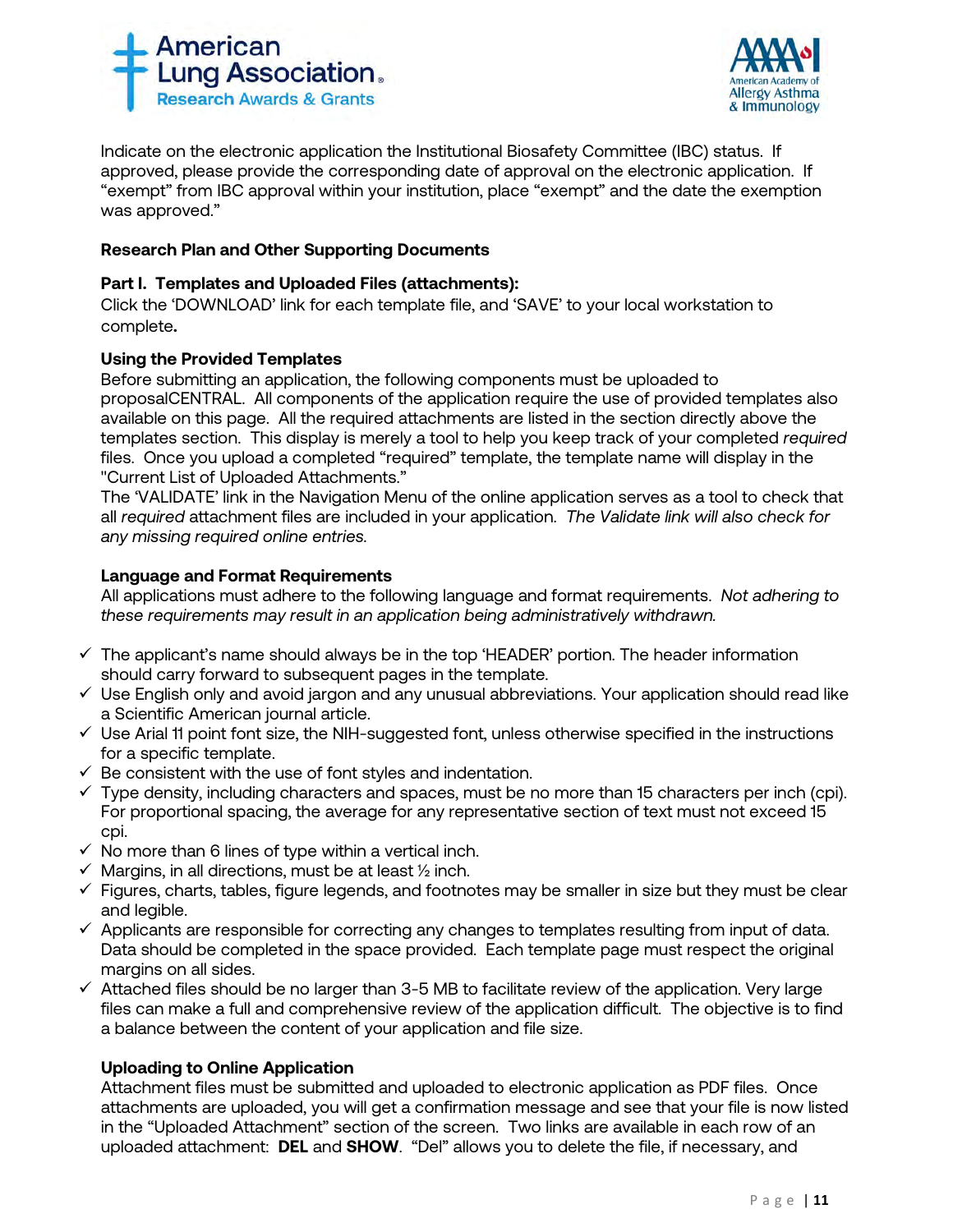



"Show" opens the uploaded file. It is strongly recommended that you *open and review* your uploaded file. If, for any reason, you wish to modify the file, make the revisions in the *original* document (offline), *convert* the file to PDF and once again, *attach* the newly revised file. *Remember to delete any previously submitted versions of the file.*

## **Part II. Biographical Sketch**

Using the template provided, submit biographical sketches for the applicant and all key personnel listed in Section 6. **Biographical Sketches must not exceed five (5) pages for each person and should provide the following information about each key person, starting with the applicant:**

**Personal Statement:** Briefly describe why your experience and qualifications make you particularly well-suited for your role in the project that is the subject of the application. Also, briefly describe any changes in primary field of interest and/or career gaps due to personal or professional circumstances that may have affected your scientific advancement or productivity.

**Positions and Honors:** List in chronological order previous positions, concluding with your present position. List any honors.

**Contributions to Science:** Address the historical background that frames the scientific problem; the central finding(s); the influence of the finding(s) on the progress of science or the application of those finding(s) to health or technology; and your specific role in the described work.

**Selected peer-reviewed publications (in chronological order and no more than 15):** Do not include manuscripts submitted or in preparation; abstracts or posters. Please choose selected publications based on most recent, importance to the field, and/or relevance to the proposed research.

**Research Support:** List selected ongoing or completed (during the last three years) research projects (federal and non-federal support). Begin with the projects that are most relevant to the research proposed in this application. Briefly indicate the overall goals of the projects and responsibilities of the key person identified on the Biographical Sketch. Do not include number of person months or direct costs.

## **Part III. Budget and Justification**

Using the template provided, submit a budget and justification for your research project. Awards are only given in one year increments but all awardees will be given the opportunity to renew their project for a second year of funding. *Funding is contingent on individual progress during the award year and the availability of funds.*

Applicants must to request an amount appropriate for the specific award.

## **Budget Spreadsheet**

The first page asks the applicant to estimate direct costs for the first year of the proposal only. The second page asks the applicant to estimate direct costs for the entire period of the award. Indirect costs are **not** allowed for any American Lung Association award. Where applicable, only indicate dollars **(no cents)**.

**Personnel:** For junior-level Investigator Awards there is an institutional base salary limitation of \$199,000. Fringe benefits may be requested provided such are treated consistently by the applicant's organization as a direct cost. No more than 75% of funds may be used for an awardee's salary and/or fringe benefits. There are no salary caps for other personnel.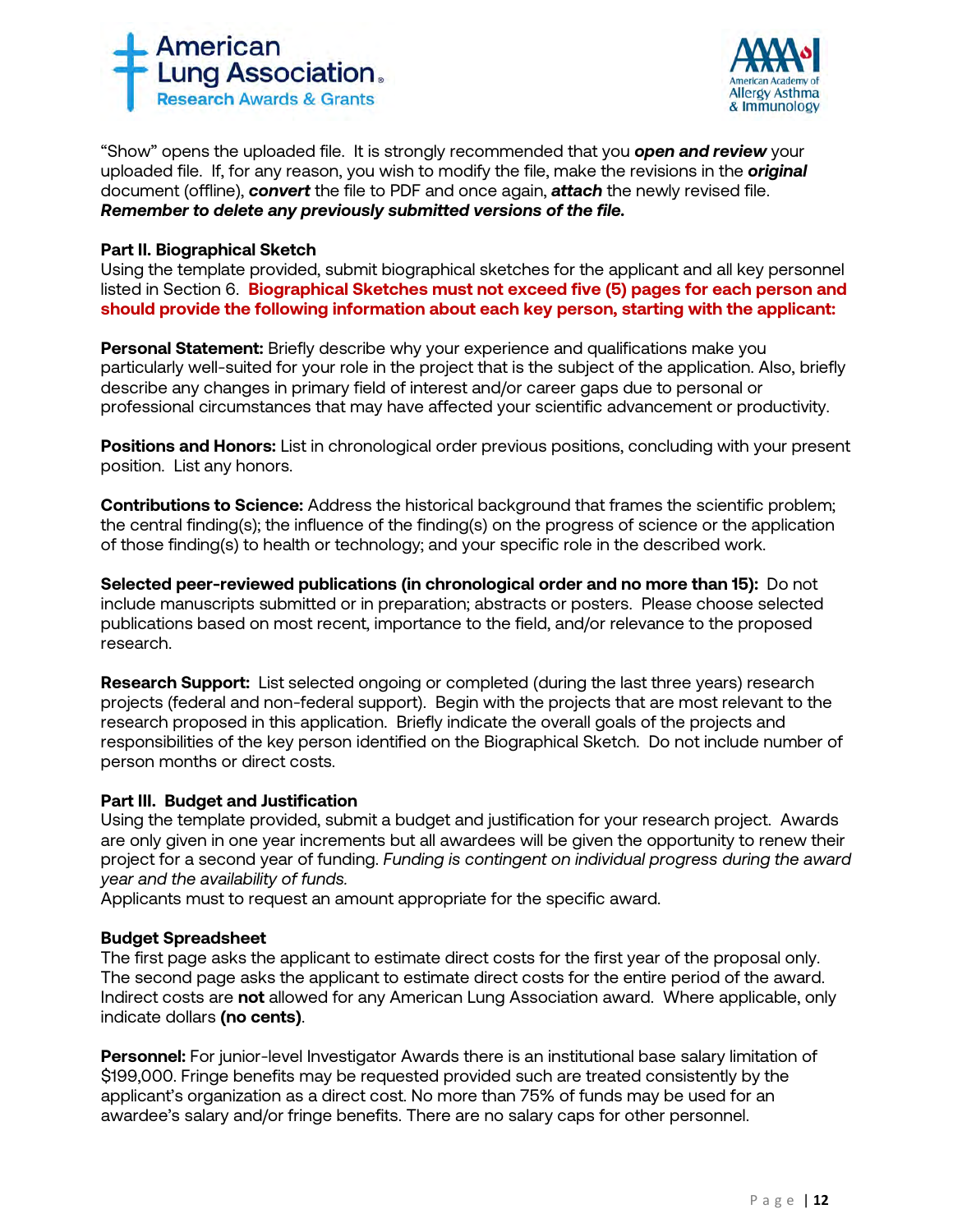



**Equipment:** Itemize equipment with costs. Equipment is defined as an item that costs \$500 or more, has a primary function related to the research project, and ordinarily has a usable life expectancy of one year or greater. No more than 30% of the total award budget may go to fund the purchase of permanent equipment.

**Supplies:** Itemize supplies with costs. For example, indicate the number of experimental animals to be used, unit cost per animal, and cost for daily use.

**Discretionary Funds:** No more than \$2,500 per annum may be used for travel or publication costs directly related to the American Lung Association- funded project and within the award terms and conditions.

**Other Project Support Expenses:** No award shall be used for the purchase of furniture, computers, the construction or renovation of facilities, payment of honoraria, membership dues or tuition, purchase of textbooks or periodicals or payment for secretarial support.

*Total Costs may not exceed allowable award amounts. Correct arithmetic is the applicant's responsibility.*

**Budget Justification:** Please provide a justification for the proposed budget for the **first year** only. **The budget justification must not exceed three (3) pages.** 

#### **Part IV. Resources**

Using the template provided, describe the institutional resources available for the project. **The resource section must not exceed two (2) pages.**

**Facilities:** Specify the facilities to be used for the conduct of the proposed research. Indicate the performance sites and describe capacities, pertinent capabilities, relative proximity, and extent of availability to the project. Under "Other," identify support services such as machine shop, electronics shop, and specify the extent to which they will be available to the project. Use continuation pages if necessary.

**Equipment:** List the most important equipment items already available for this project, noting the location and pertinent capabilities of each.

## **Part V. Other Support**

Using the template provided, list any and all active and pending support for each key personnel. **No page limit applies to the Other Support information.**

Other Support includes all financial resources, whether Federal, non-Federal, commercial or institutional, available in direct support of an individual's research endeavors, including but not limited to research grants, cooperative agreements, contracts, and/or institutional awards. *Please specify who the Primary Investigator is for all other support listed.* Prizes or gifts do not need to be included. Providing a list of current or pending training awards is only necessary for Research Training Fellowship applications.

The American Lung Association will not award funds to duplicate any work that is being supported by other funding agencies. Budgetary overlap is **not** permitted; however, scientific overlap will be evaluated on an individual basis. In cases of significant scientific overlap, a successful applicant will have the option to choose between the American Lung Association award and that of the other organization.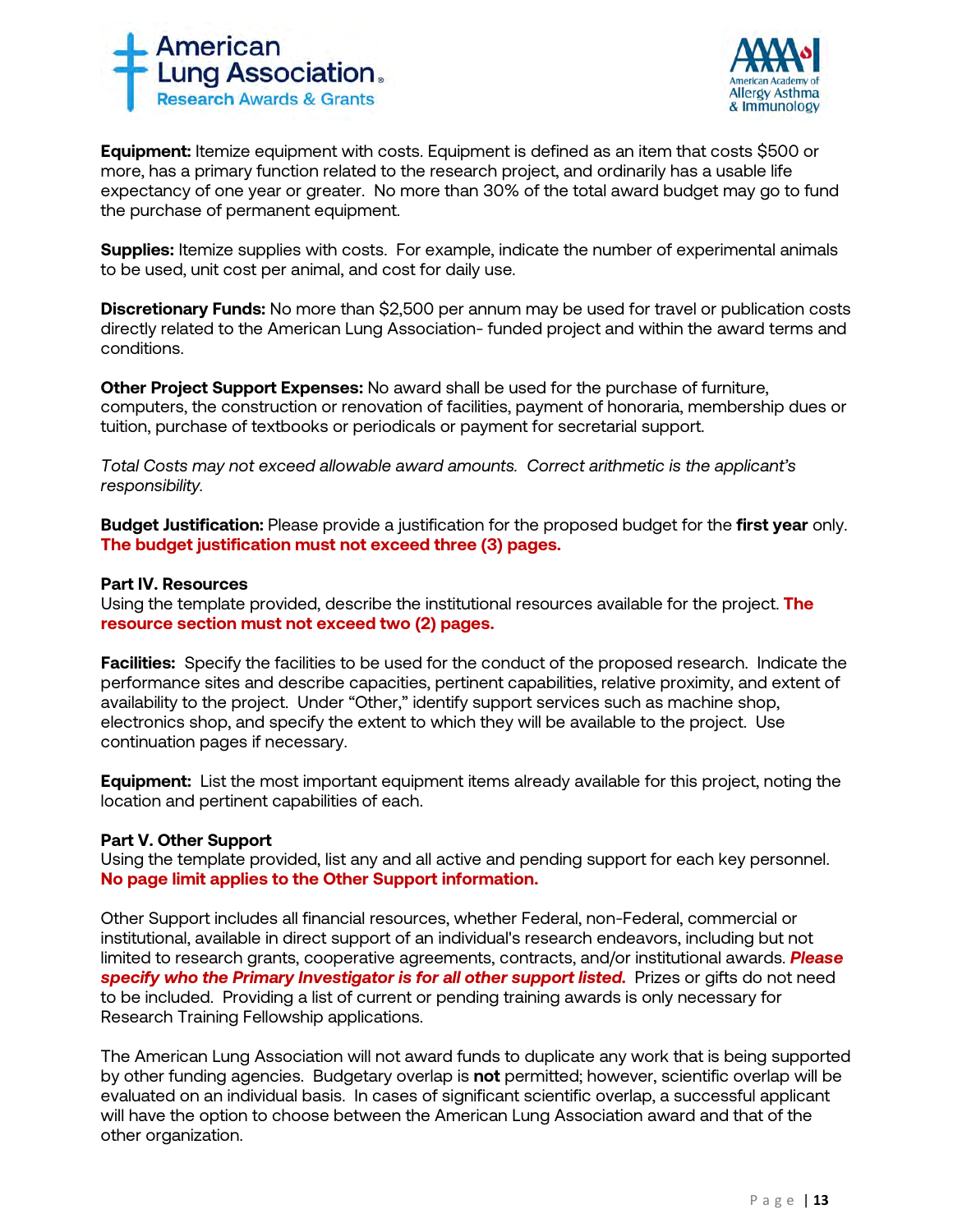



## **Part VI. Resubmission Statement**

Resubmissions are applications previously reviewed that were not selected for funding in a prior application cycle. An applicant who is unsuccessful in a competition may resubmit the same or similar application up to two times. **If major changes are made to the application or if this is an entirely different/new project, it should not be checked as a resubmission.**

Using the template provided, explain how the application has been strengthened or modified from the original. This statement must also include responses to criticisms and issues raised in the review critiques for the previous application. When an application is checked as a resubmission, it will be assigned to at least one of the previously assigned peer reviewers, whenever possible. Include sufficient information to permit an effective review without reviewers having to refer to previous versions of your application. **The Resubmission Statement must not exceed two (2) pages.**

## **Part VII. Research Plan**

*Please note: Page limits, language and format requirements listed in the Language and Format Requirements must be adhered to in preparing your research plan. Not adhering to format and page limitations may result in an application being administratively withdrawn.*

**Specific Aims**: State concisely the goals of the proposed research and summarize the expected outcome(s), including the impact that the results of the proposed research will exert on the research field(s) involved. **The Specific Aims section must not exceed one (1) page.**

List succinctly the specific objectives of the research proposed, e.g., to test a stated hypothesis, create a novel design, solve a specific problem, challenge an existing paradigm or clinical practice, address a critical barrier to progress in the field, or develop new technology.

Aims must not be too general, such as "*To define the determinants of maximal expiratory flow*," but rather *"To study the influence of static lung recoil on maximal flows."* Your statement should be limited to what can be accomplished during the award period.

**Research Strategy:** Organize the Research Strategy in the specified order using the instructions provided below. Start each section with the appropriate section heading — Significance, Innovation and Approach. Cite published experimental details in the Research Strategy and provide the full reference in the References section. **Applicants are limited to 6 pages.**

## *Significance*

- Explain the importance of the problem or critical barrier to progress in the field that the proposed project addresses.
- Explain how the proposed project will improve scientific knowledge, technical capability, and/or clinical practice in one or more broad fields.
- Describe how the concepts, methods, technologies, treatments, services, or preventative interventions that drive this field will be changed if the proposed aims are achieved.
- Explain how this research will impact your future goals or directions, as long as a clear distinction is made between your immediate and long-range plans.

## *Innovation*

• Explain how the application challenges and seeks to shift current research or clinical practice paradigms. This provides an opportunity to demonstrate your knowledge and ability in this area, and to synthesize large volumes of information into a succinct and cohesive statement.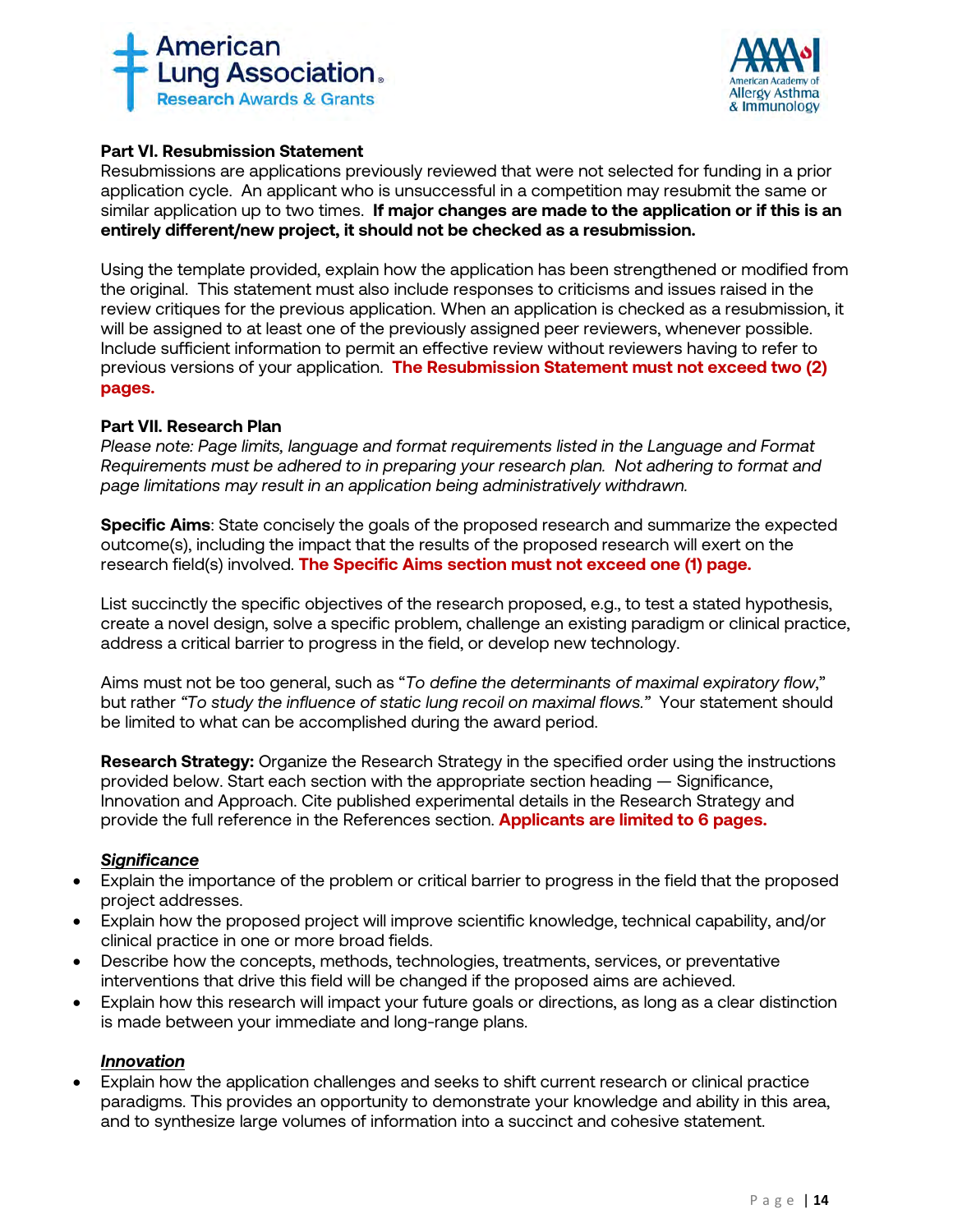



- Describe any novel theoretical concepts, approaches or methodologies, instrumentation or interventions to be developed or used, and any advantage over existing methodologies, instrumentation, or interventions. Clearly synthesize your own contributions to the field and demonstrate your relative stature in the area.
- Explain any refinements, improvements, or new applications of theoretical concepts, approaches or methodologies, instrumentation, or interventions.

# *Approach*

- Explain why you have chosen to address a particular portion of the overall problem and why you have chosen a particular approach. Discuss your preliminary studies, data and/or experience pertinent to this application and specify all novel data.
- Describe the overall strategy, methodology, and analyses to be used to accomplish each of the specific aims of the project. For each aim, include how the data will be collected, analyzed, and interpreted (e.g., number of experiments, types of measurements to be made).
- Discuss potential problems, alternative strategies, and benchmarks for success anticipated to achieve the aims. This should include discussion of what you will do if conflicting and contradictory data are obtained.
- If the project is in the early stages of development, describe any strategy to establish feasibility, and address the management of any high-risk aspects of the proposed work.

**Assurances:** State concisely how assurances will be met within the confines of the proposed research project. Assurances must not exceed two (2) pages.

**Human Subjects:** When human subjects or material obtained from such subjects are used in the proposed project, the application must state how the rights and welfare of the individual subjects are protected and assured. Include consent forms and questionnaires in appendix, if applicable. If the proposed research project involves human subjects, the population sampled shall be inclusive of the general population, of relevance to the scientific question posed, without restriction in regard to gender, race, age, and socioeconomic status. Proposals that intentionally restrict the population sampled must include a compelling scientific rationale for such design.

**Animal Use and Justification** When animals are used in the project, the application must include a succinct and complete description of the following five points:

- Provide a detailed description of the proposed use of the animals in the work outlined in the Research Strategy section. Identify the species, strains, ages, sex, and numbers of animals to be used in the proposed work.
- Justify the use of animals, choice of species and numbers to be used. If animals are in short supply, costly, or to be used in large numbers, provide an additional rationale for their selection and numbers.
- Provide information on the veterinary care of the animals involved.
- Describe the procedures for ensuring that discomfort, distress, pain, and injury will be limited to that which is unavoidable in the conduct of scientifically sound research. Describe the use of analgesic, anesthetic, and tranquilizing drugs and/or comfortable restraining devices, where appropriate, to minimize discomfort, distress, pain, and injury.
- Describe method of euthanasia to be used and the reasons for its selection. State whether this method is consistent with the recommendations of the American Veterinary Medical Association (AVMA) Guidelines on Euthanasia. If not, include a scientific justification for not following the recommendations.

## **Biohazard Materials**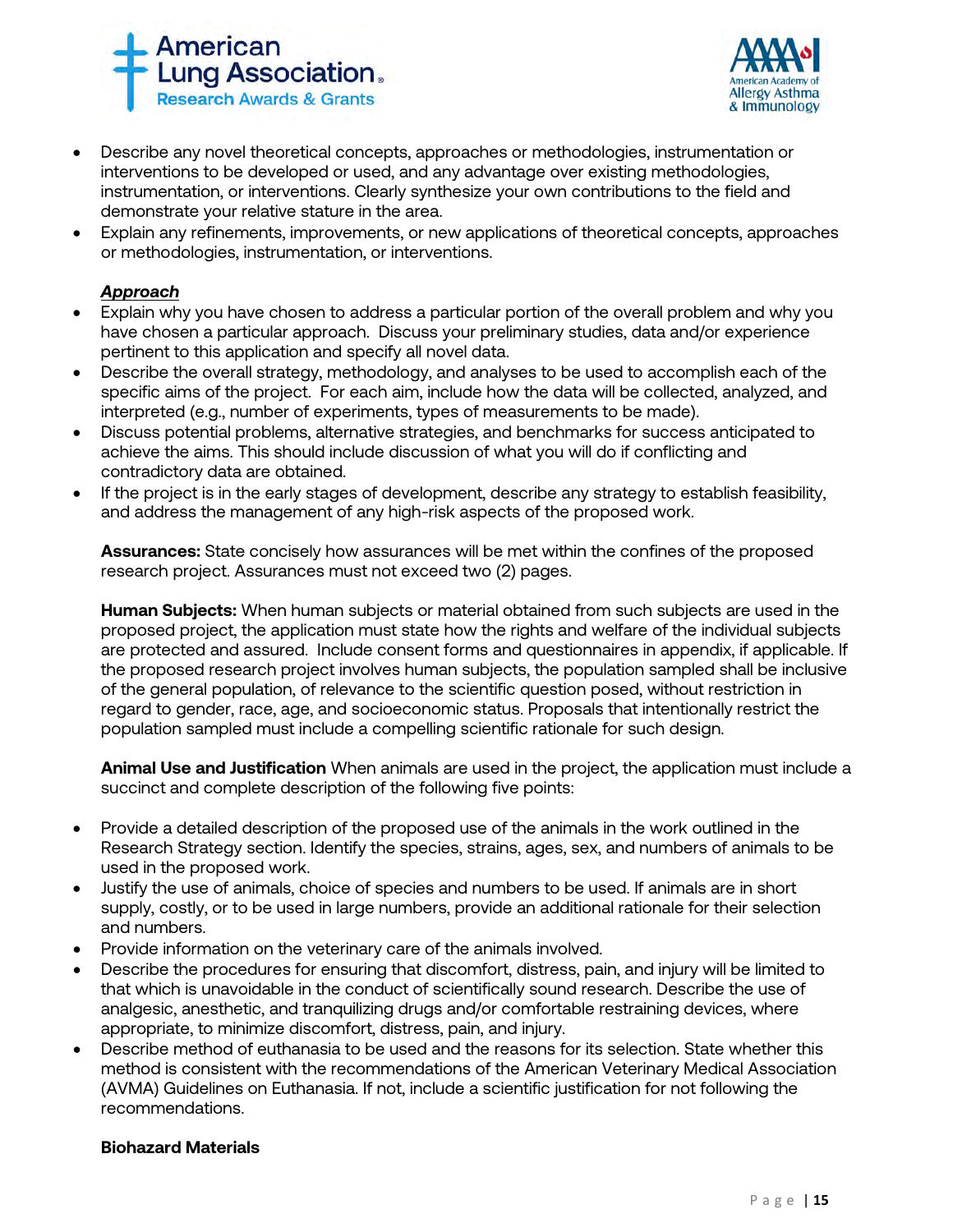



When biohazard materials, defined as recombinant, infectious and tumor selected agents (i.e. radioisotopes) that may be detrimental to normal organisms upon controlled exposure are used:

- Describe procedures that will be used to monitor possession, use and transfer of the Select Agent(s).
- Describe plans for appropriate biosafety, biocontainment and security of the Select Agent(s).
- Describe the bio-containment resources available at all performance sites.

## **References: References must not exceed five (5) pages**.

**Appendix:** May contain additional and relevant material such as letters of support, questionnaires and/or consent forms. No other material such as preliminary data, photographs/images or publications, is allowed in the appendix. **The appendix is limited to 5 pages.**

## **Part VIII. Department Head Statement Letter**

Please note: The Sponsor and/or Department Head Statements are separate from the 3 Letters of Recommendations required**.** *A Department Head Letter is required on Institutional Letterhead*

## *Content of Department Head Statement:*

- 1. State the applicant's current and projected status during the initial term of the award.
- 2. State the applicant's faculty title and from what academic institution does the applicant currently hold his/her faculty appointment. **The Department Head Statement must be explicit as to whether or not the applicant currently holds a faculty appointment, and/or if the applicant will be promoted to faculty between the time of application and award commencement.**
- 3. State the applicant's future path at your institution and plan for academic development.
- 4. State your department's financial and space commitment to the applicant's career, and to the American Lung Association's project being submitted.
- 5. Describe the intellectual environment and your involvement in the applicant's award.
- 6. Guarantee that the budget does **not** overlap with any existing or pending support of the application's collaborations (including NIH-type other support information, from all collaborating scientists).
- 7. State minimum percent of overall effort and guaranteed time to be protected for research.

## **Part IX. Significance to the American Lung Association Mission**

Using the template provided, produce a one-page narrative as to how your proposed research project will help support the American Lung Association's mission "*To Save Lives by Improving Lung Health and Preventing Lung Disease."*

## **Part X. Certification Form**

Prior to submitting an application, an applicant must obtain signatures (electronic signature is allowed) from key officials certifying compliance with American Lung Association policies and requirements, including the following Conflict of Interest Clauses:

**Tobacco Use:** The American Lung Association will not provide research or other funding to investigators who have received direct funding or funding from agencies of the tobacco industry.

**Financial Disclosure:** American Lung Association applicants/awardees must comply with the provisions of the United States Department of Health and Human Services regulations on financial conflicts of interest 42 C.F.R. pt. 50, Subpt. F to the same extent as each would were the research funded by the National Institutes of Health. In general, the purpose of the Conflict of Interest